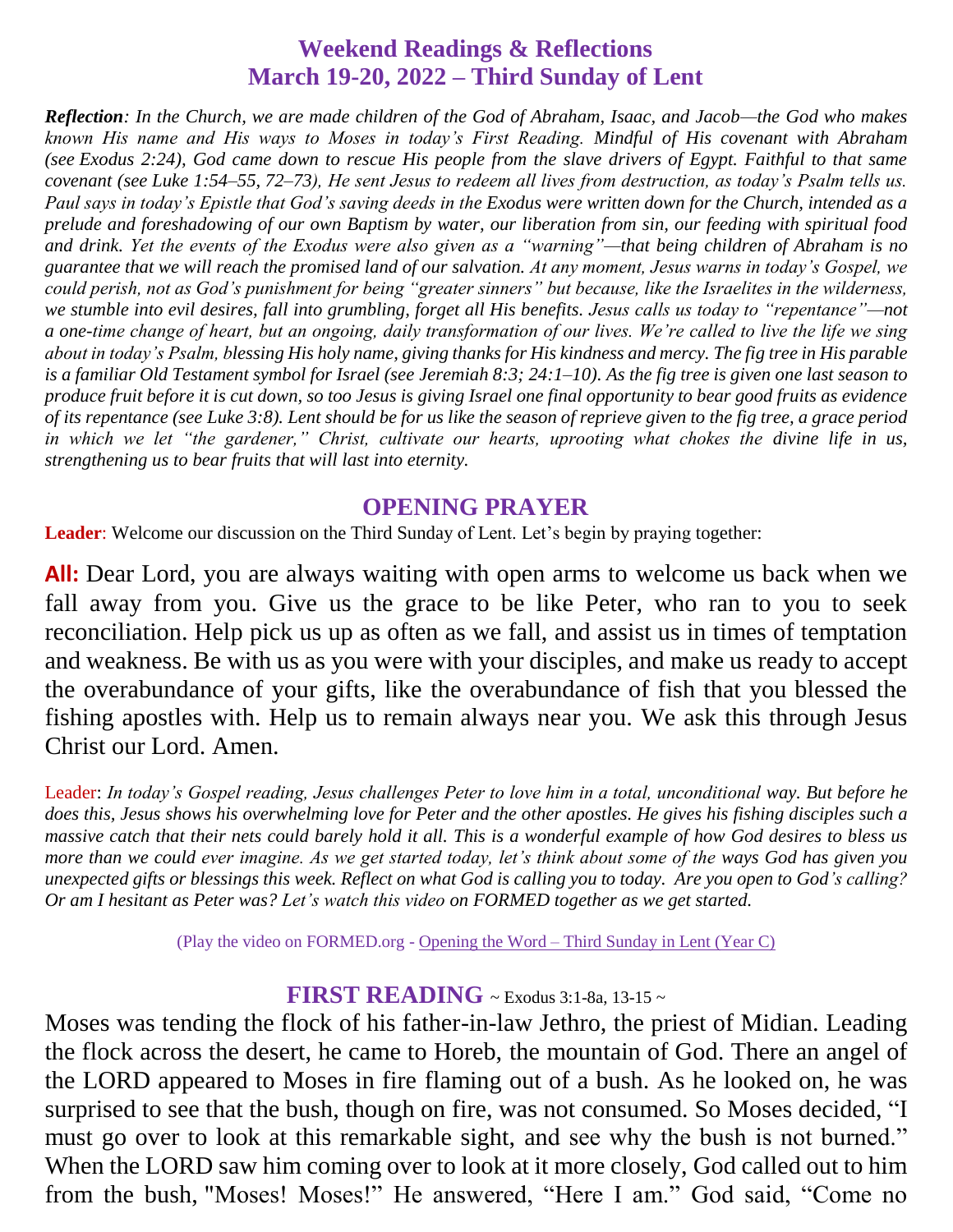nearer! Remove the sandals from your feet, for the place where you stand is holy ground. I am the God of your fathers," he continued, "the God of Abraham, the God of Isaac, the God of Jacob." Moses hid his face, for he was afraid to look at God. But the LORD said, "I have witnessed the affliction of my people in Egypt and have heard their cry of complaint against their slave drivers, so I know well what they are suffering. Therefore, I have come down to rescue them from the hands of the Egyptians and lead them out of that land into a good and spacious land, a land flowing with milk and honey." Moses said to God, "But when I go to the Israelites and say to them, 'The God of your fathers has sent me to you,' if they ask me, 'What is his name?' what am I to tell them?" God replied, "I am who am." Then he added, "This is what you shall tell the Israelites: I AM sent me to you." God spoke further to Moses, "Thus shall you say to the Israelites: The LORD, the God of your fathers, the God of Abraham, the God of Isaac, the God of Jacob, has sent me to you. "This is my name forever; thus am I to be remembered through all generations."

*In our first reading God meets Moses at the mountain of God; while Moses was simply carrying out his duties tending the flock, something caught his attention and he investigated.* 

- *How attentive are you to God communicating in your everyday life?*
- *God chooses to reveal the Divine Name to Moses; "I AM WHO I AM." It is so sacred to Judaism that they use initials 'YHWH'.*
- *What does it mean when someone shares their name with you? How have you encountered God so far during Lent?*

*When we listen to God do we take on the role of passive spectator OR actively engage with God as a change agent? Moses shared with God that he felt too weak and unable to talk properly. God provides answers to all Moses' issues…*

 *How has God asked something of you lately? Have you freely explained your concerns to God and who might you ask to help you be obedient to fulfilling God's will?*

## **SECOND READING** ~ 1 Corinthians 10:1-6, 10-12 ~

I do not want you to be unaware, brothers and sisters, that our ancestors were all under the cloud and all passed through the sea, and all of them were baptized into Moses in the cloud and in the sea. All ate the same spiritual food, and all drank the same spiritual drink, for they drank from a spiritual rock that followed them, and the rock was the Christ. Yet God was not pleased with most of them, for they were struck down in the desert. These things happened as examples for us, so that we might not desire evil things, as they did. Do not grumble as some of them did, and suffered death by the destroyer. These things happened to them as an example, and they have been written down as a warning to us, upon whom the end of the ages has come. Therefore, whoever thinks he is standing secure should take care not to fall.

*The Corinthian community was becoming comfortable. They assumed that receiving Baptism and celebrating Eucharist was all one needed to be saved. St Paul reminds them of the dangers of presuming salvation. Our Hebrew ancestors did this and they "were struck down in the desert". This is a warning; we need to continually try to cooperate with God.* 

 *Are you feeling comfortable in your faith? What lifestyle choice or action could you make to express a more committed following of Jesus?*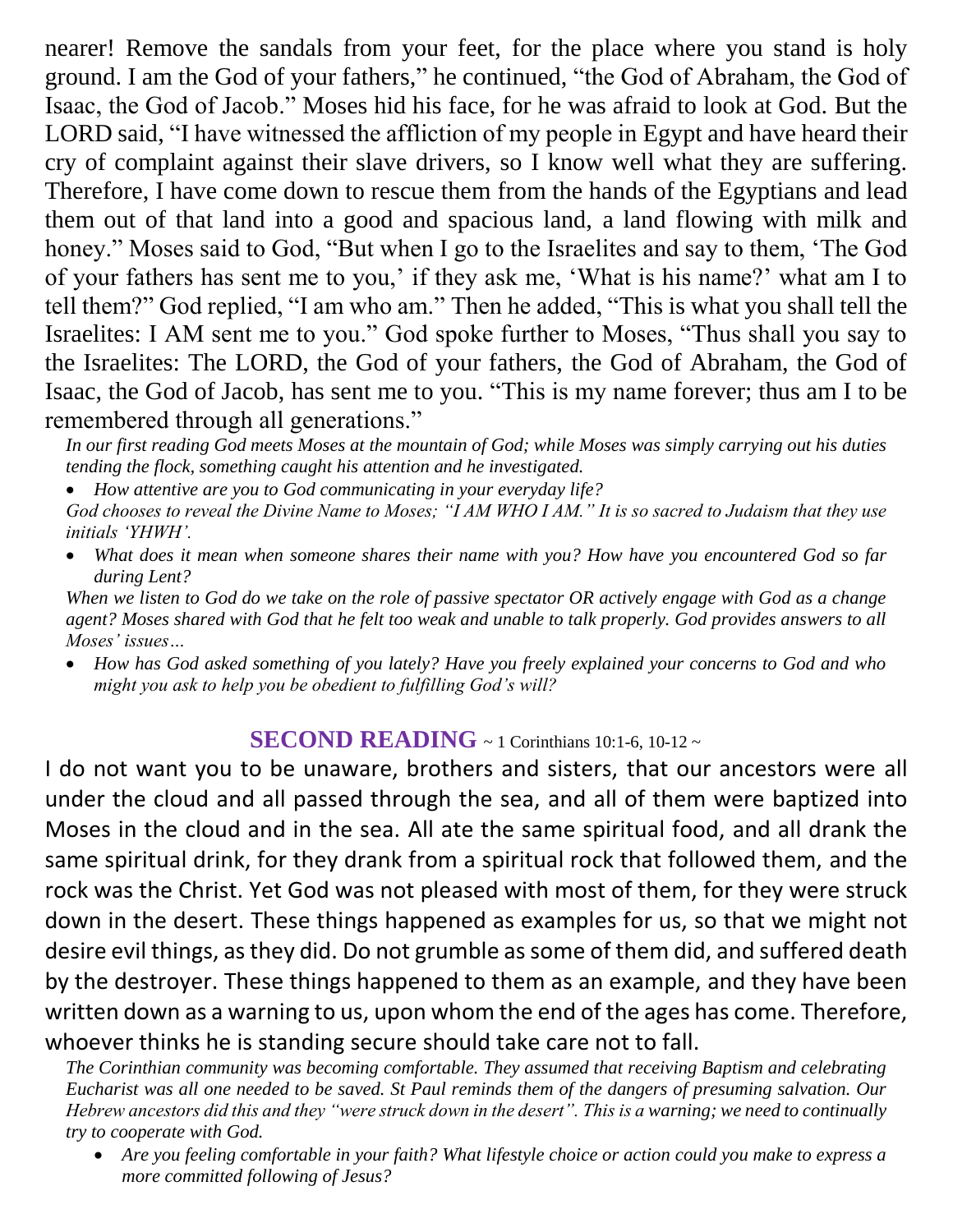### **GOSPEL** ~ Luke 13:1-9 ~

Some people told Jesus about the Galileans whose blood Pilate had mingled with the blood of their sacrifices. Jesus said to them in reply, "Do you think that because these Galileans suffered in this way they were greater sinners than all other Galileans? By no means! But I tell you, if you do not repent, you will all perish as they did! Or those eighteen people who were killed when the tower at Siloam fell on them - do you think they were more guilty than everyone else who lived in Jerusalem? By no means! But I tell you, if you do not repent, you will all perish as they did!" And he told them this parable: "There once was a person who had a fig tree planted in his orchard, and when he came in search of fruit on it but found none, he said to the gardener, 'For three years now I have come in search of fruit on this fig tree but have found none. So cut it down. Why should it exhaust the soil?' He said to him in reply, 'Sir, leave it for this year also, and I shall cultivate the ground around it and fertilize it; it may bear fruit in the future. If not, you can cut it down.'"

*The theme of God's judgment enters Lent in this passage of Luke. Pilate had killed religious revolutionaries from Galilee while they were offering sacrifices to God in the temple. That event was compared to a tower falling over near the Temple (pool of Siloam) killing 18 people. They asked Jesus if these people were sinners, and if God was punishing them. Jesus provides a shocking answer. We are all going to die and receive judgment before God. It is urgent and your first concern to be found 'ready'.* 

*Are you ready to die? Why not?*

*The fig tree, the only tree mentioned in the garden of Eden, is at the same time a symbol of the promised Land, God's people, & the blessing of God.* 

*In the parable, can you see yourself as the fig tree? Who do you think the gardener is?* 

*It took about 3 years for a fig to fruit. By God's mercy it is given more time but it is still under judgment.* 

 *Consider God's call on each of us as disciples. What is it like to know God is merciful? How is God fertilizing and cultivating you? What fruit are we are asked to produce?*

*In ancient times people thought God was vengeful & punishing. Jesus says God is NOT this way. He shares the importance of people moving away from sin and destructive patterns of guilt and blame. Repent means literally 'to turn your life around'.* 

 *What would you like to turn 'from' and 'toward?*



# **MEDITATION**

Jesus' parable of the barren fig tree illustrates his warning about the consequences of allowing sin and corruption to take root in our hearts and minds. Fig trees were a common and important source of food for the people of Palestine. A fig tree normally